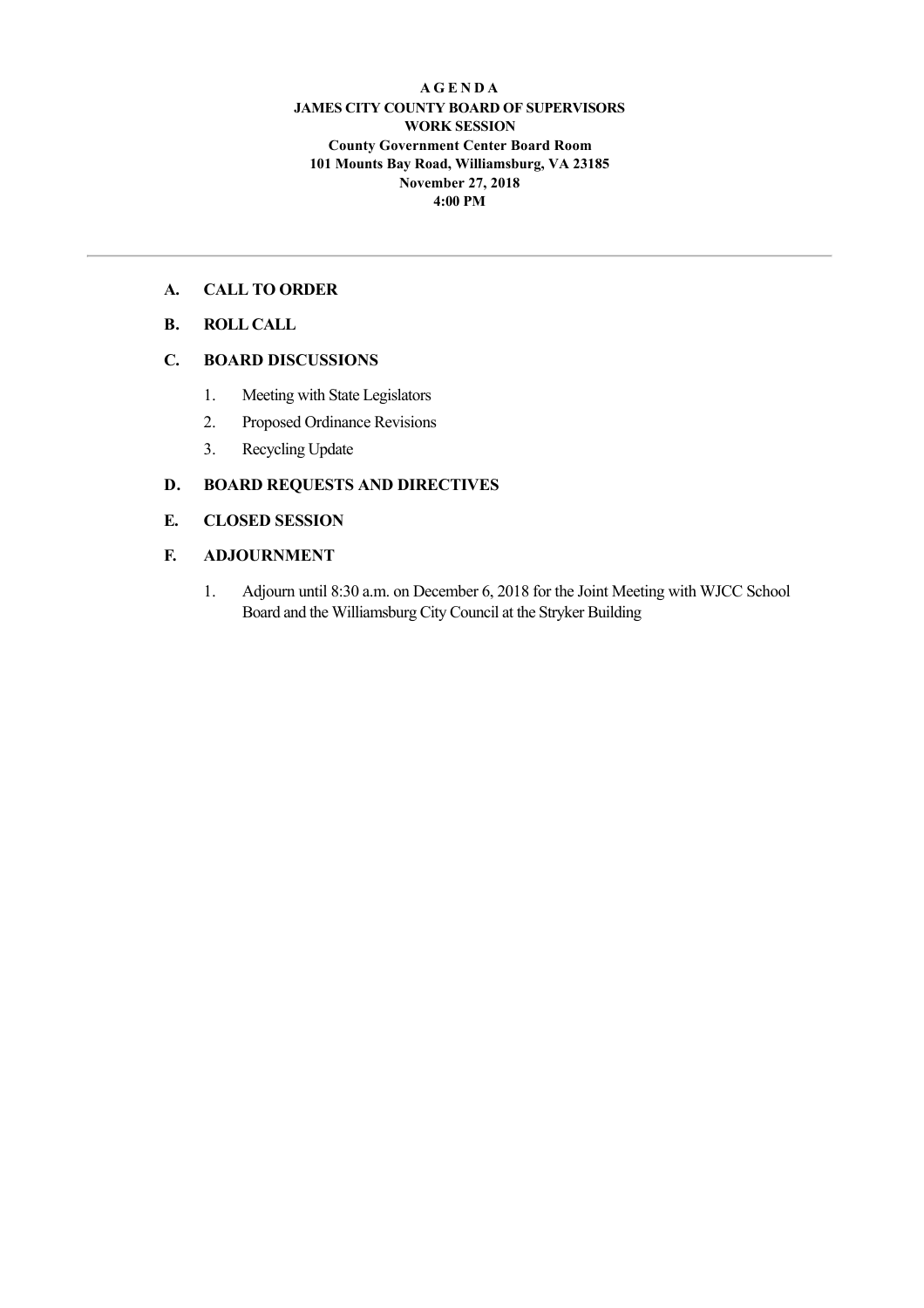#### **ITEM SUMMARY**

| 11/27/2018                       |
|----------------------------------|
| The Board of Supervisors         |
| Adam R. Kinsman, County Attorney |
| Meeting with State Legislators   |
|                                  |

#### **ATTACHMENTS:**

|                        | Description |                                        |          | Type    |                         |
|------------------------|-------------|----------------------------------------|----------|---------|-------------------------|
| D                      |             | 2019 JCC Legislative Program - Adopted |          | Exhibit |                         |
| <b>REVIEWERS:</b>      |             |                                        |          |         |                         |
| Department             |             | Reviewer                               | Action   |         | Date                    |
| <b>Board Secretary</b> |             | Fellows, Teresa                        | Approved |         | $11/19/2018 - 10:30$ AM |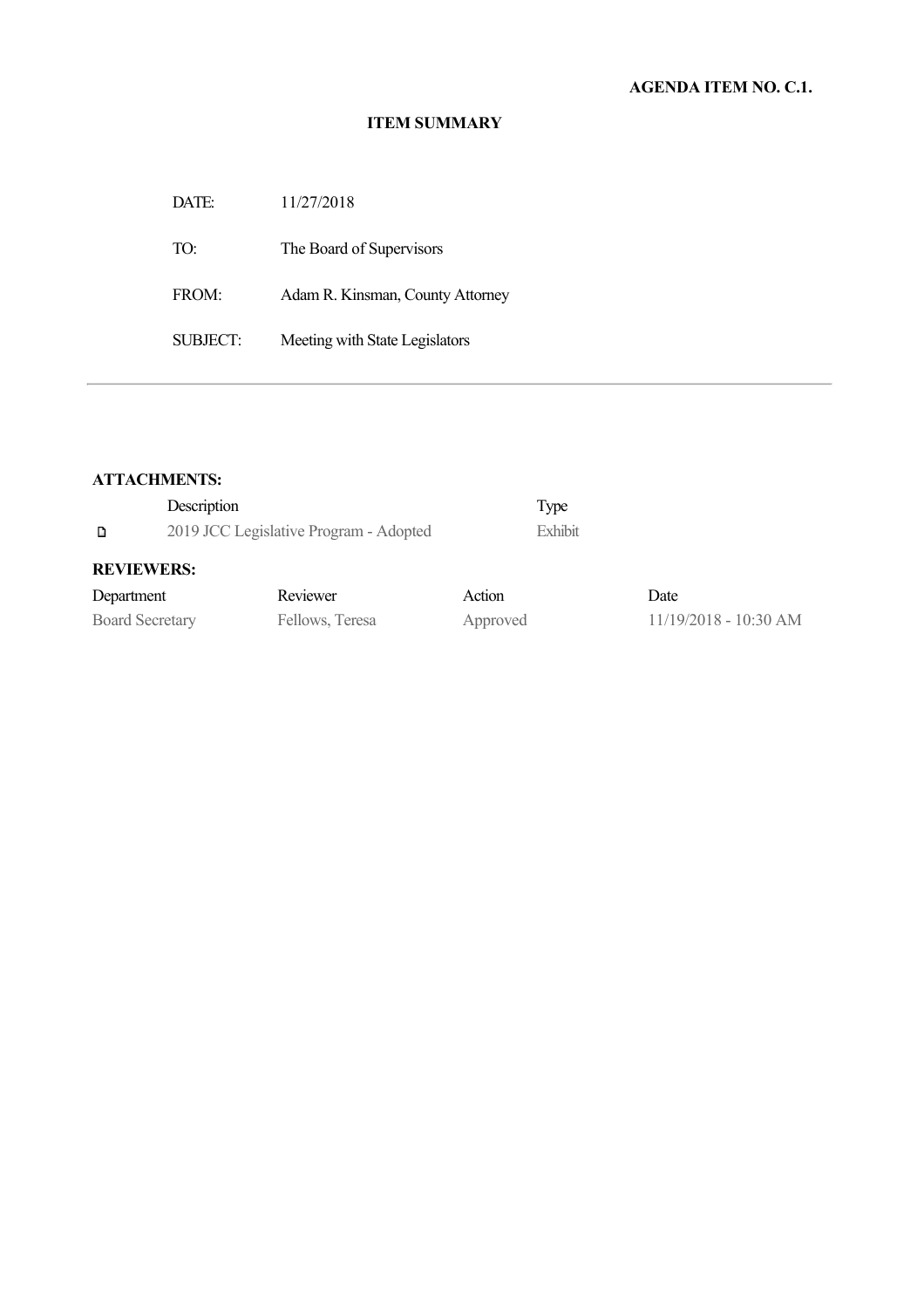

#### **JAMES CITY COUNTY 2019 LEGISLATIVE PROGRAM**

#### **Part I. Legislation Introduced on Behalf of the County**

1-1. AMEND THE JAMES CITY COUNTY CHARTER TO ADD § 7.5 TO ALLOW JAMES CITY COUNTY TO REGULATE INOPERATIVE MOTOR VEHICLES PURSUANT TO VIRGINIA CODE § 15.2-905 ON LOTS EQUAL TO OR LESS THAN TWO ACRES.

James City County requests an amendment to its Charter to allow it to regulate inoperative motor vehicles under the provisions of § 15.2-905 only on lots equal to or less than two (2) acres. All other lots would be regulated under the current provisions set forth in Virginia Code § 15.2-904.

1-2. AMEND VIRGINIA CODE § 15.2-2242 TO ALLOW LOCALITIES THE OPTION OF INCREASED PROTECTION AGAINST DEVELOPERS WHO HAVE NOT MET ALL PREVIOUS LAND DEVELOPMENT OBLIGATIONS.

James City County requests an amendment of Virginia Code § 15.2-2242 to permit all localities the option of disallowing personal, corporate, or property bonds to secure the completion of public facilities for developers who have not met all previous land development obligations. In addition, the County desires the ability to increase its allowance for estimated administrative costs, inflation, and potential damage to existing roads or utilities be greater than 25% of the estimated construction costs, but not exceeding 50% of the estimated construction costs.

Currently, this ability is only given to localities operating under the Urban County Executive form of government.<sup>1</sup>

1-3. AMEND VIRGINIA CODE § 15.2-2241.A.5 TO ALLOW LOCALITIES TO PROHIBIT CERTAIN DEVELOPERS FROM RECORDING REMAINING SECTIONS OF A SUBDIVISION IF PREVIOUS LAND DEVELOPMENT OBLIGATIONS REMAIN UNMET.

 James City County requests an amendment of Virginia Code § 15.2-2241.A.5 to allow localities the ability to prohibit developers who have not met previous land development obligations from recording remaining sections of a subdivision.

#### 1-4. AMEND VIRGINIA CODE § 15.2-2259 TO ALLOW THE PLANNING COMMISSION OR OTHER AGENT TO WITHHOLD ACTION ON A SUBDIVISION PLAT IF DEVELOPMENT OBLIGATIONS FOR PRIOR RECORDED SECTIONS REMAIN UNMET.

 James City County requests the amendment of Virginia Code § 15.2-2259 to allow the local planning commission or other agent to withhold action when a proposed plat represents a section

<u>.</u>

<sup>&</sup>lt;sup>1</sup> Va. Code § 15.2-851.1.A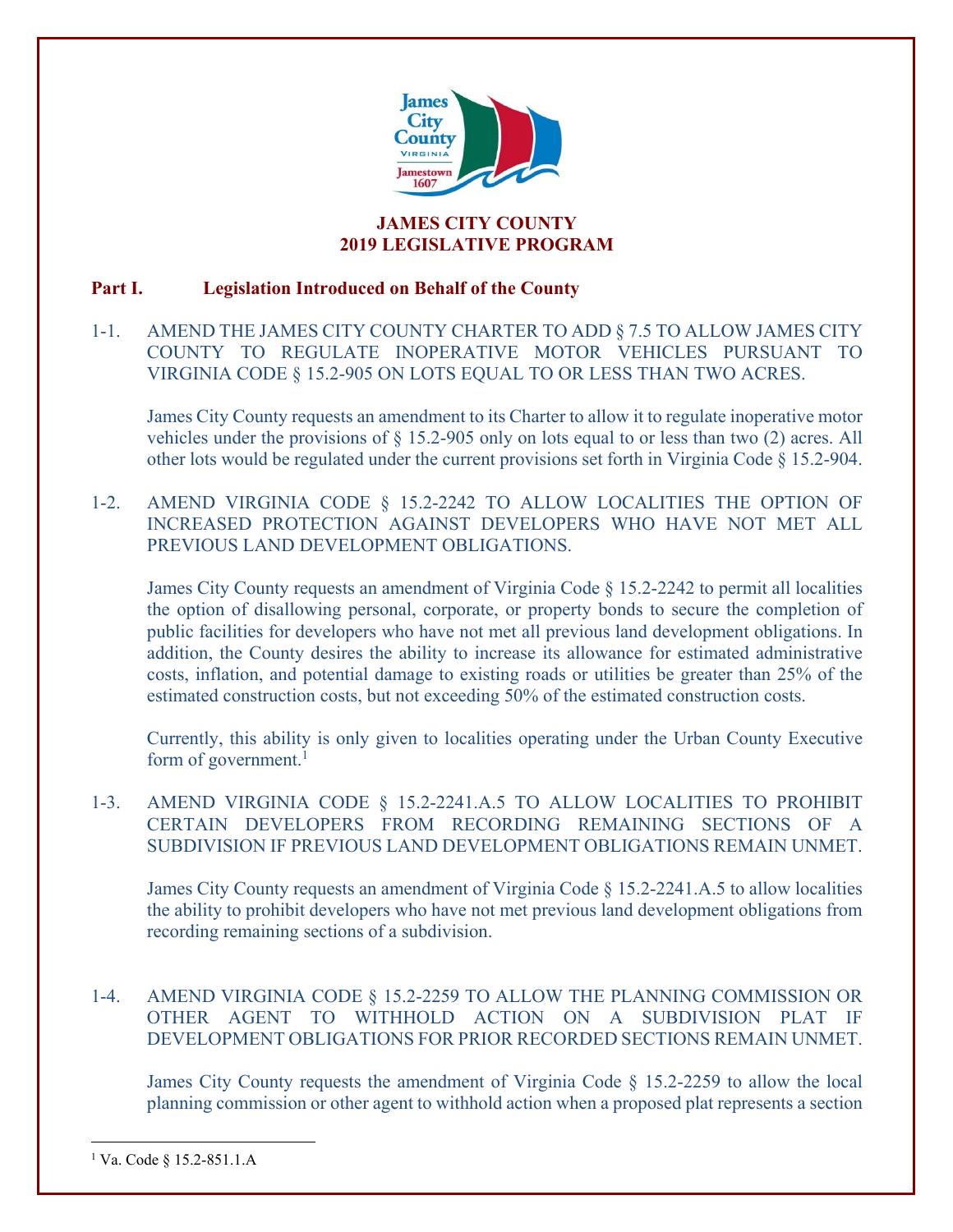of a valid preliminary subdivision plan and land development obligations for prior recorded sections of that preliminary subdivision plan have not been satisfied in accordance with all development agreements.

1-5. AMEND VIRGINIA CODE §§ 3.2-6540 AND 3.2-6540.1 TO PERMIT COURTS TO ORDER RESTITUTION FOR EMOTIONAL DISTRESS IN ADDITION TO ACTUAL DAMAGES CAUSED BY DANGEROUS OR VICIOUS DOGS.

James City County requests the amendment of Virginia Code §§ 3.2-6540 and 3.2-6540.1 to permit courts to order restitution for emotional distress caused by the actions of a dangerous or vicious dog.

- 1-6. AMEND TITLE 3.2 OF THE VIRGINIA CODE TO PERMIT LOCALITIES TO REQUIRE THAT, WHILE THEY ARE OUTSIDE, ALL DOGS BE CONTAINED IN AN ENCLOSURE APPROPRIATE TO THEIR SIZE AND STRENGTH.
- 1-7. AMEND TITLE 3.2 OF THE VIRGINIA CODE TO PERMIT LOCALITIES TO IMPOSE CIVIL FINES UPON OWNERS OF DOGS WHO ALLOW THE DOGS TO ROAM IN PACKS OF TWO DOGS OR MORE WHILE OFF THE OWNER'S PROPERTY, EXEMPTING DOGS USED FOR LAWFUL HUNTING ACTIVITY.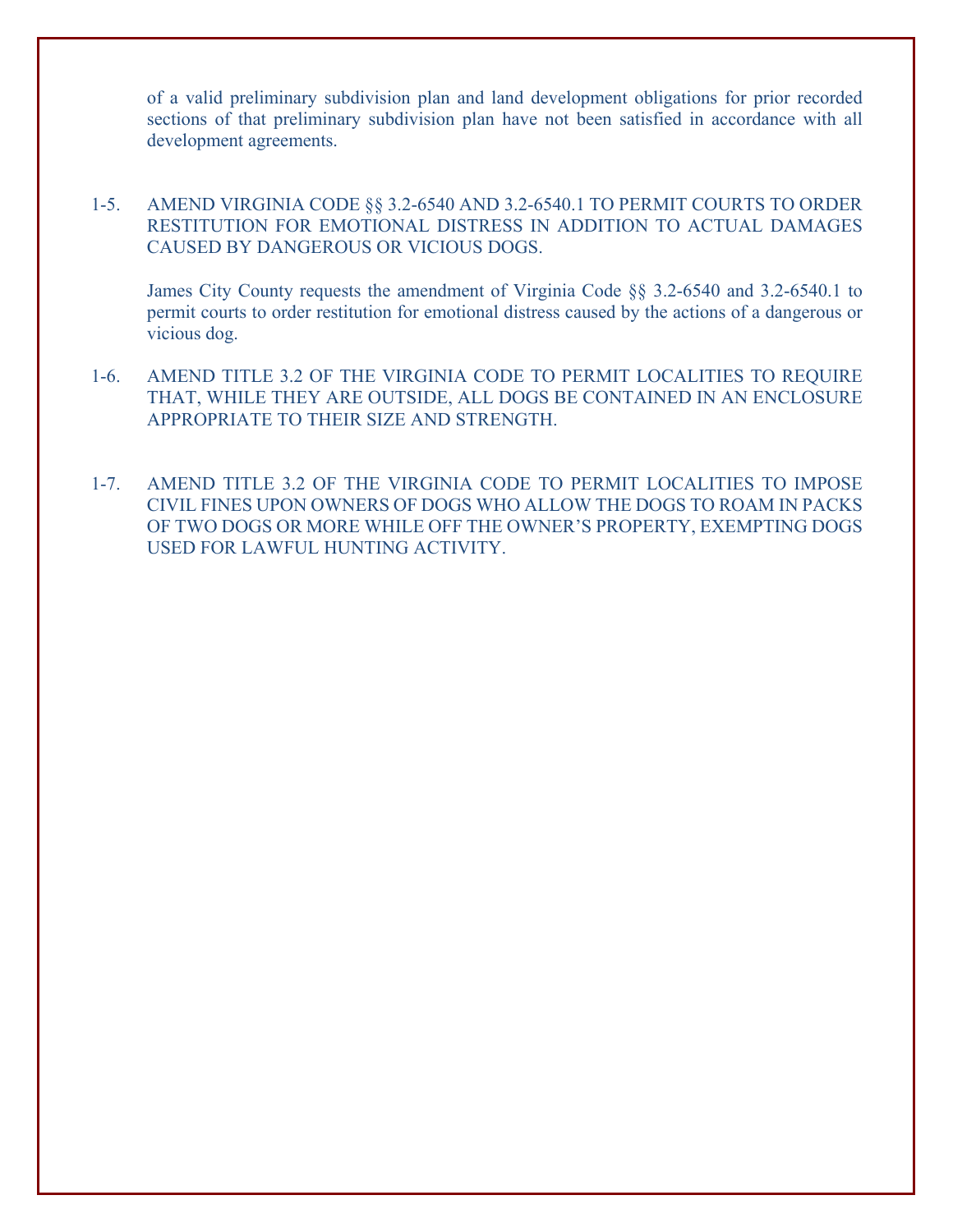

#### **JAMES CITY COUNTY 2019 LEGISLATIVE PROGRAM**

#### **Part II. Position/Legislation Supported by the County**

#### 2-1. IMPACT FEES

The County strongly urges the General Assembly to revise existing impact fee laws to encourage the use of statutorily-calculated impact fees in lieu of cash proffers.

#### 2-2. PROFFERS

The County strongly urges the General Assembly to repeal Virginia Code § 15.2-2303.4. In the alternative, the County urges the General Assembly to broaden the areas defined in Virginia Code § 15.2-2303.4 that may be covered by a small area comprehensive plan.

#### 2-3. UNDERGROUND ELECTRIC UTILITIES

The County urges the General Assembly to revise applicable State Corporation Commission laws, rules, and regulations to require Dominion Energy to place new, relocated, replaced, or improved electric distribution lines underground.

#### 2-4. HOUSE BILL 1615

The County supports House Bill 1615, which seeks to change the primary date from the second to the third Tuesday in June.

#### 2-5. INCREASED FUNDING FOR VIRGINIA DEPARTMENT OF EMERGENCY MANAGEMENT

The County supports increased funding for the Virginia Department of Emergency Management without negatively affecting the Emergency Management Performance Grant to localities.

#### 2-6. STATE FUNDING FOR TOURISM

The County urges the General Assembly to increase funding for the Virginia Tourism Corporation ("VTC") to promote tourism in Virginia generally, and the Historic Triangle in particular.

#### 2-7. SUPPORT WIDENING OF I-64 TO 295

James City County supports the immediate widening of I-64 to 295 given the volumes of traffic and the burden on the County's Emergency Responders.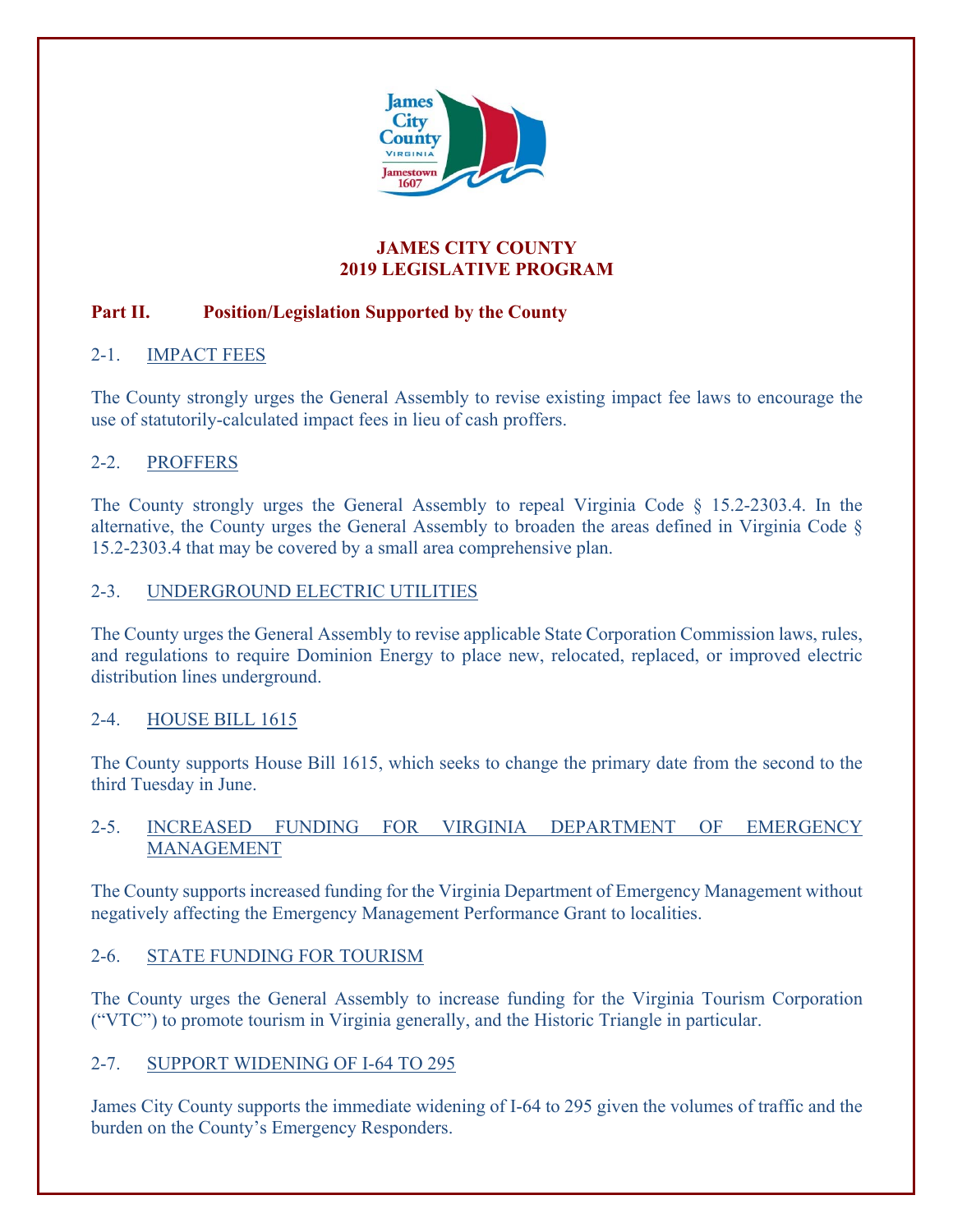#### 2-8. MAINTENANCE OF NEW AND EXISTING SECONDARY ROADS

James City County opposes any legislation that would transfer to counties the responsibilities to construct, maintain or operate new or existing roads. Should such transfer of responsibilities occur, the state must provide continuing funding for the costs incurred by the localities.

#### 2-9. APPLICATION OF TRANSIENT OCCUPANCY TAX TO TRAVEL COMPANIES AND INTERNET SALES

James City County supports a clarification of Virginia Code § 58.1-3819 et seq., to make sure that the transient occupancy tax applies to the entire amount charged for rooms by travel companies and on Internet sales regardless of any discounted rates paid by such companies for such rooms. This would provide equal taxing of room sales by Virginia businesses and Internet sales companies.

#### 2-10. ENHANCE RAIL SERVICE ON THE PENINSULA AND TO RICHMOND

The County supports improving commuter rail system from Richmond through the Peninsula to connect urban centers for commuters and provide transportation alternatives for tourism.

#### 2-11. SUPPORT THOMAS NELSON COMMUNITY COLLEGE IN ITS EFFORTS TO BUILD THE ADVANCED INTEGRATED MANUFACTURING (AIM) CENTER IN JAMES CITY COUNTY.

James City County was provided the Thomas Nelson Community College capital project requests to the state and supports the AIM Center being built on the James City County campus.

#### 2-12. SUBSTANCE ABUSE AND MENTAL HEALTH TREATMENT

James City County supports maintaining State funding for mental health and substance abuse treatment in jails and juvenile detention facilities given the overwhelming percentage of adults and juveniles in the system diagnosed with mental health and/or substance abuse conditions.

#### 2-13. TAX EQUITY BETWEEN CITIES AND COUNTIES

James City County supports equal taxing authority for cities and counties.

#### 2-14. ALLOW ADVERTISEMENT OF REQUIRED PUBLIC NOTICES ON A LOCALITY'S WEBSITE AND THROUGH OTHER MEANS INSTEAD OF PUBLICATION IN A NEWSPAPER HAVING GENERAL CIRCULATION

James City County requests an amendment of Virginia Code § 15.2-107.1 to provide that wherever newspaper advertisement is required for public notices, a locality may instead publish such notice on its website and shall also provide, at the request of any citizen of the Commonwealth, notice by electronic or telephonic means or through the U.S. postal mail.

#### 2-15. STATE FUNDING FOR PUBLIC EDUCATION, PRE-K, K-12 AND HIGHER EDUCATION

The County supports restoring the funding cuts made to pre-K and K-12 funding. In addition, the County supports restoring the funding cuts made to higher education which could cripple some of the most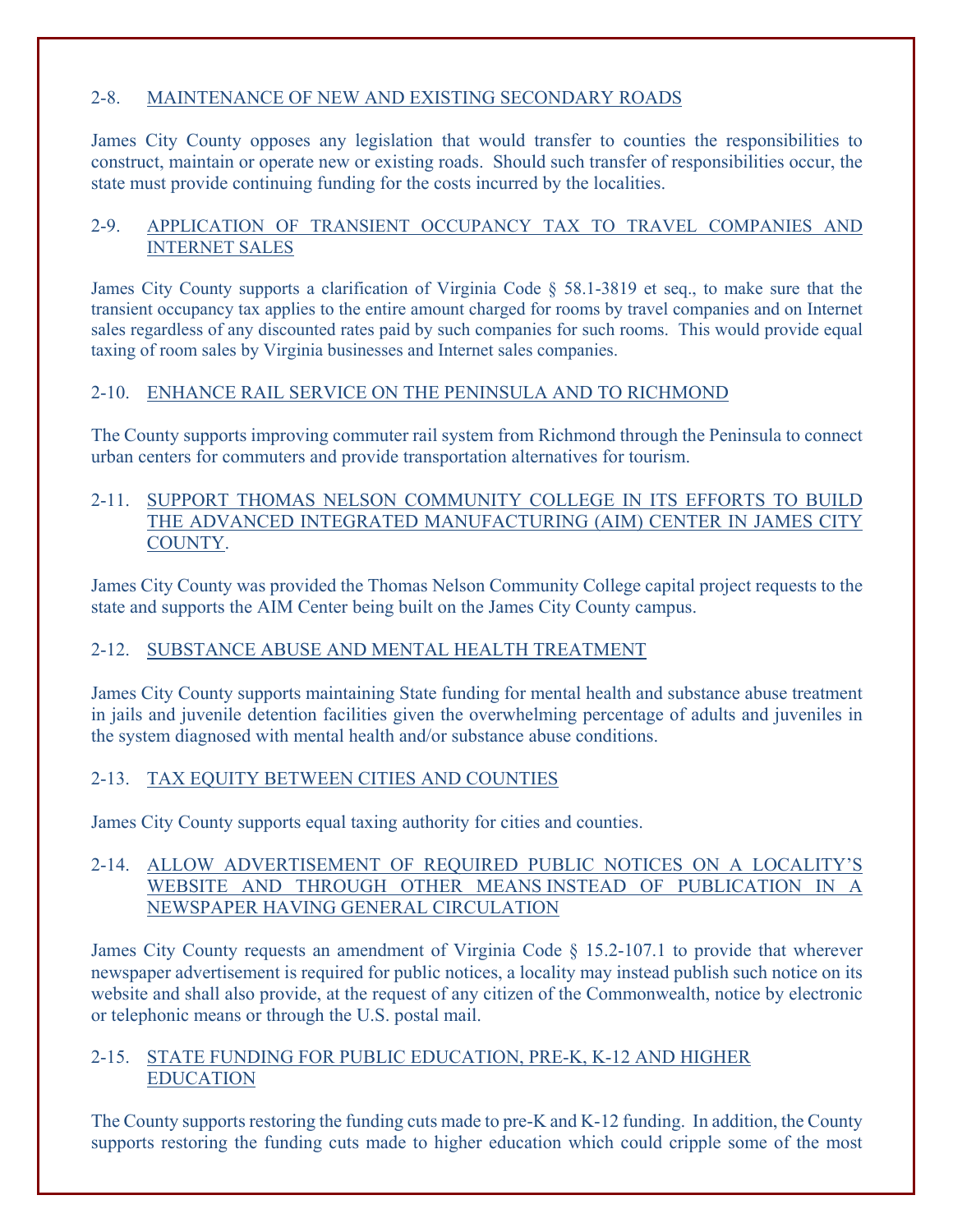prestigious higher education institutions in the world, including the College of William & Mary.

#### 2-16. ADEQUATE FUNDING FOR PUBLIC LIBRARIES

James City County supports the State maintaining funding to public libraries to make sure that the State and the localities maintain their proportionate share of funding.

#### 2-17. NO NEW STATE MANDATES AND ELIMINATE OR ADEQUATELY FUND EXISTING STATE MANDATES

James City County calls upon the General Assembly to oppose unfunded mandates and to reduce existing State mandates commensurate with any reduction in State funding to localities.

#### 2-18. LEGISLATIVE PROGRAMS OF THE VIRGINIA MUNICIPAL LEAGUE, THE VIRGINIA ASSOCIATION OF COUNTIES AND THE VIRGINIA COALITION OF HIGH GROWTH **COMMUNITIES**

James City County supports the legislative programs of the Virginia Municipal League, the Virginia Association of Counties and the Virginia Coalition of High Growth Communities.

#### 2-19. JAMES CITY COUNTY SUPPORTS CONTINUED FUNDING OF THE STORMWATER LOCAL ASSISTANCE FUNDS ("SLAF")

James City County supports providing continued state funding to the Department of Environmental Quality for Stormwater Local Assistance Funds.

#### 2-20. STATE FUNDING FOR MANDATED SERVICES PROVIDED BY COMMUNITY SERVICES BOARDS

James City County supports Colonial Behavioral Health in its mission to provide needed services to individuals and families affected by mental illness, intellectual disabilities and substance use disorders and encourages the General Assembly to adequately fund state mandated services and programs for all Community Services Boards; in particular, James City County requests that any adjustments to funding related to Medicare expansion not disproportionately impact Colonial Behavioral Health.

#### 2-21. NONPARTISAN REDISTRICTING.

James City County supports nonpartisan redistricting at the state and local levels.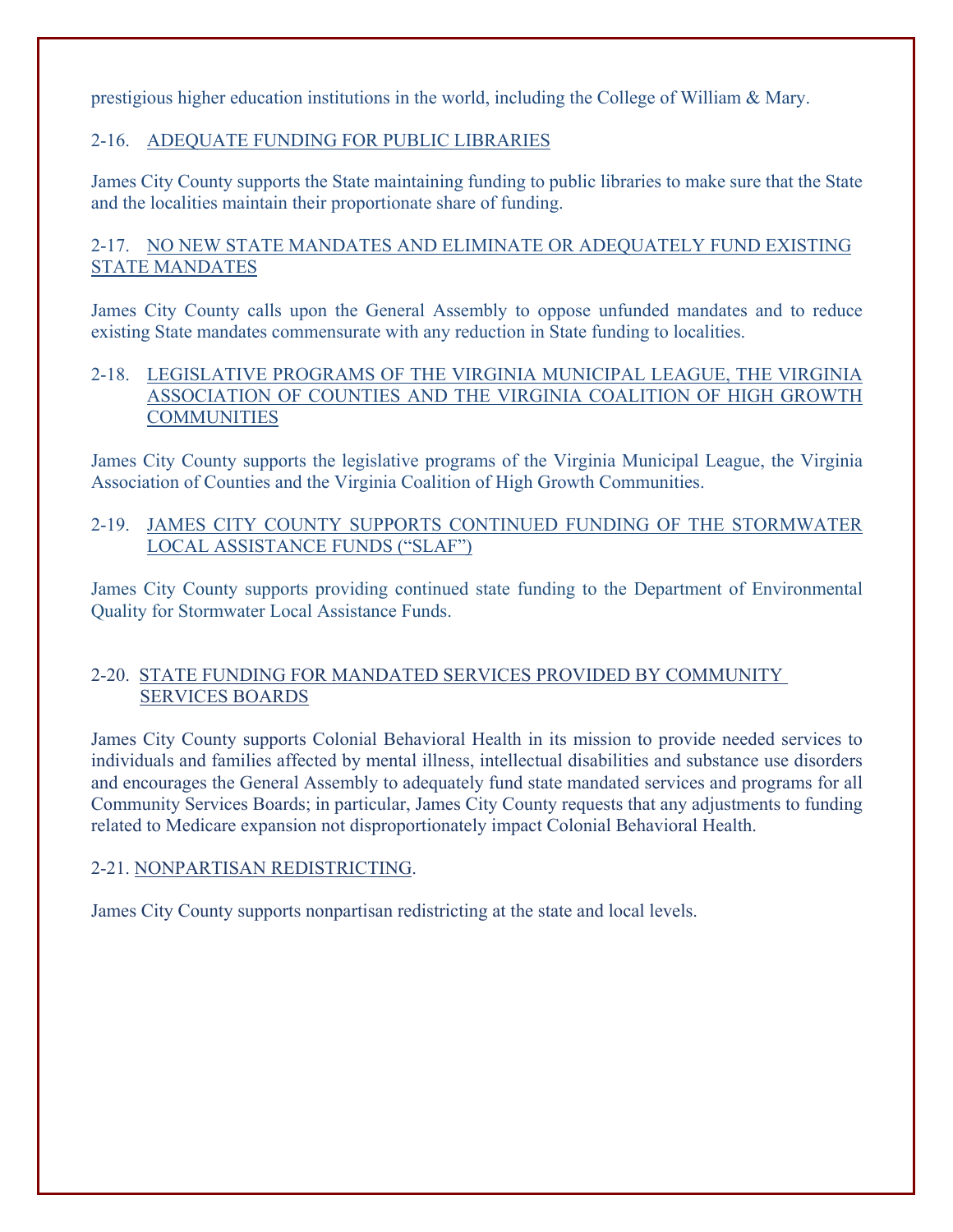#### **ITEM SUMMARY**

| DATE:           | 11/27/2018                                                                               |
|-----------------|------------------------------------------------------------------------------------------|
| TO:             | The Board of Supervisors                                                                 |
| FROM:           | Heath Richardson, Planning Commission Chair and Jack Haldeman, Policy Committee<br>Chair |
| <b>SUBJECT:</b> | Proposed Ordinance Revisions                                                             |

#### **ATTACHMENTS:**

|   | Description                           | Type            |
|---|---------------------------------------|-----------------|
| D | Memorandum                            | Cover Memo      |
| D | Section 24-23 of the Zoning Ordinance | Backup Material |

#### **REVIEWERS:**

| Department                    | Reviewer        | Action   | Date                   |
|-------------------------------|-----------------|----------|------------------------|
| Development Management        | Holt, Paul      | Approved | 11/9/2018 - 1:34 PM    |
| <b>Publication Management</b> | Burcham, Nan    | Approved | 11/9/2018 - 1:37 PM    |
| Legal Review                  | Kinsman, Adam   | Approved | 11/13/2018 - 5:48 PM   |
| <b>Board Secretary</b>        | Fellows, Teresa | Approved | 11/19/2018 - 8:59 AM   |
| <b>Board Secretary</b>        | Purse, Jason    | Approved | 11/19/2018 - 10:57 AM  |
| <b>Board Secretary</b>        | Fellows, Teresa | Approved | $11/20/2018 - 4:41$ PM |
|                               |                 |          |                        |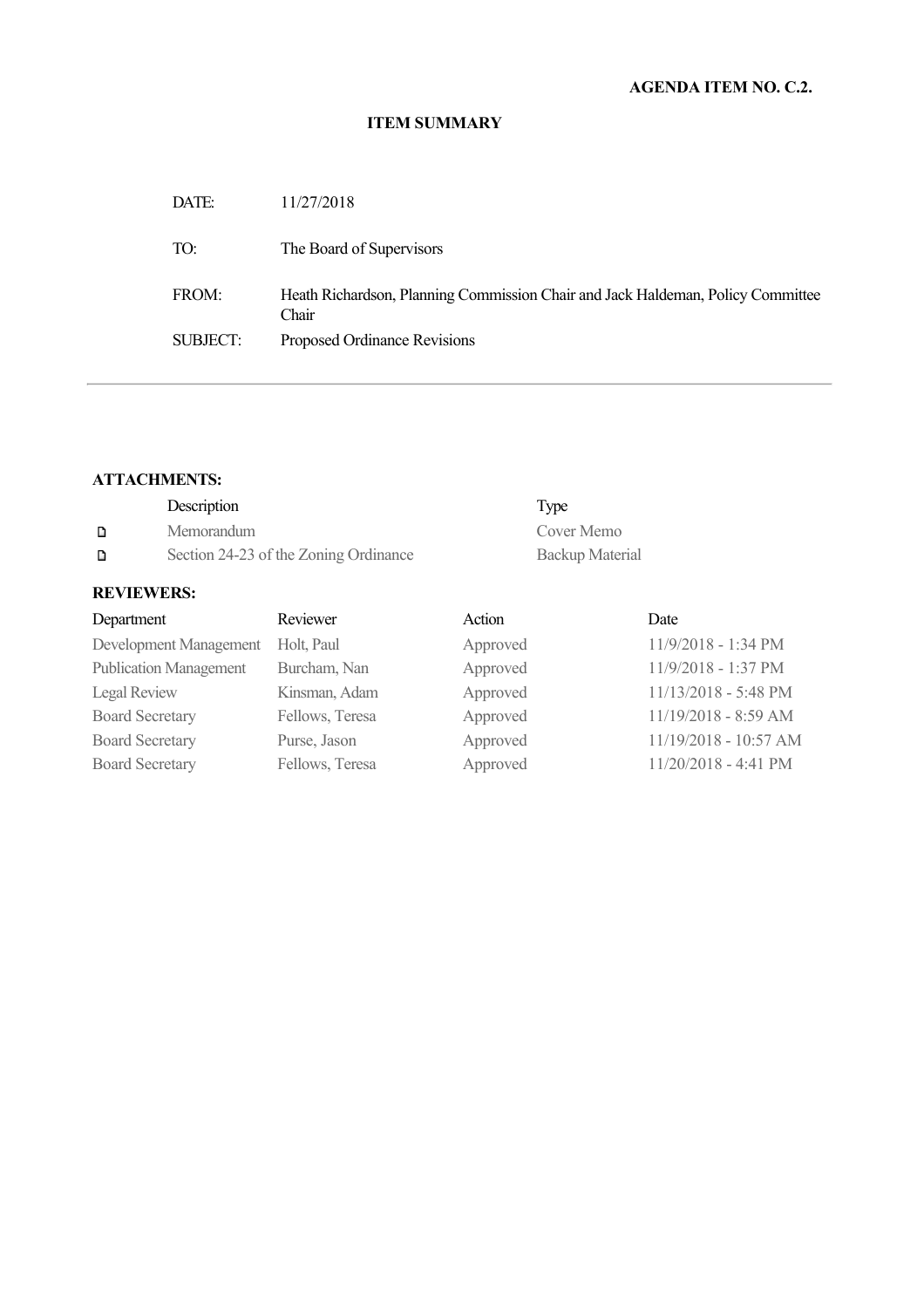#### **M E M O R A N D U M**

| DATE:           | November 27, 2018                                                                                                                                         |
|-----------------|-----------------------------------------------------------------------------------------------------------------------------------------------------------|
| TO:             | The Board of Supervisors                                                                                                                                  |
| FROM:           | Heath Richardson, Planning Commission Chair<br>Jack Haldeman, Policy Committee Chair<br>Paul D. Holt, III, Director of Community Development and Planning |
| <b>SUBJECT:</b> | Proposed Ordinance Revisions                                                                                                                              |

This work session provides an opportunity for the Policy Committee and staff to share information with the Board of Supervisors and to obtain the Board's guidance on the development of various work program items.

#### I. Potential Ordinance Amendments to Address Master Plan Consistency Determinations

At its May 22, 2018 work session, the Board of Supervisors asked the Commission to consider limiting the number of residential dwelling units that could be transferred via a master plan consistency determination that is made under Section 24-23 of the Zoning Ordinance.

#### *Summary*:

Currently, Section 24-23 of the Zoning Ordinance states that final development plans may be approved after approval of a master plan by the Board of Supervisors. All final development plans shall be consistent with the master plan, but may deviate from the master plan if the Planning Director concludes that the development plan does not: significantly affect the general location or classification of housing units or buildings; significantly alter the distribution of recreation or open space areas; significantly affect the road layout; or, significantly alter the character of land uses or other features or conflict with any building conditions placed on the corresponding legislativelyapproved case.

In the event the Planning Director determines that a proposed change would deviate from the approved master plan, the applicant may appeal the decision to the Development Review Committee (DRC).

The Policy Committee discussed this code section and possible revisions on July 10 and August 9 and has requested the Board provide input on the following options.

#### *Options for Moving Forward*:

Option 1: No Proposed Changes.

Option 2: Proposed Changes to the Ordinance for Master Plan Consistency Determinations.

a. Would the Board like to see all master plan consistency determination requests associated with proposed changes in residential unit location, count or type or just those deemed significant (i.e., for those master plan deviations requests that are deemed to not be significant, the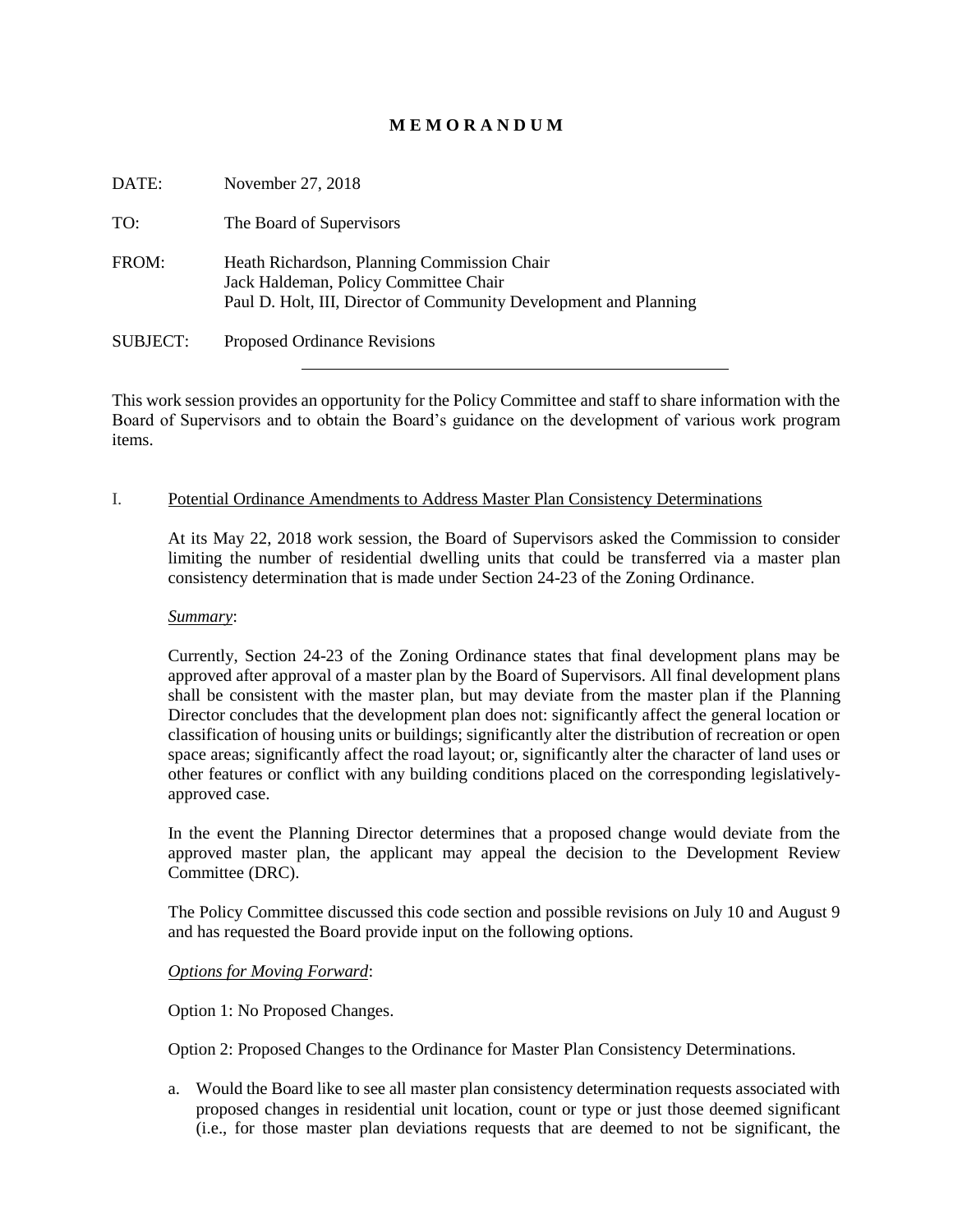Ordinance currently allows for approval by the Planning Director without the need for review by the DRC and Planning Commission)?

- b. Would the Board like to see all proposed residential master plan consistency determination requests that are significant or just those associated with certain proposed changes or transfers in dwelling units?
	- 1. For proposed changes in dwelling unit location, would the Board like to see requests associated with changes within a designated land bay or just those associated with proposals to move dwelling units to a different land bay or to a different location within the adopted master plan boundaries?
	- 2. For proposed changes in dwelling unit counts, would the Board like to see requests that increase or decrease unit counts over that shown on the master plan (as long as the dwelling unit caps in the adopted plan and Ordinance were not exceeded)?
	- 3. For proposed changes in dwelling unit type, would the Board like to see all such requests or just those associated with proposals to change from single-family detached to a non single-family detached type (i.e., changes from single-family detached to some other type of unit such as townhome or duplex)?
- c. For master plan consistency determination requests associated with proposed changes in residential unit location, count or type, would the Board like to be a part of the process and have the final approval vote following a review and recommendation by the DRC and Planning Commission, or would the Board serve as an appellate body should such requests be denied by the DRC and Planning Commission?

Option 3: Special Considerations for Cluster Developments.

In the Land Use Chapter of the adopted Comprehensive Plan, Strategy and Action item LU 1.3 calls for using policy and Ordinance tools to ensure the provision of open space as part of development proposals and, in particular, to maintain or increase incentives for cluster development in exchange for additional open space that provides significant benefits to the community.

Accordingly, should the master plan consistency determination process be streamlined or otherwise revised such that the process for making master plan consistency determinations for developments with an approved cluster master plan is made easier when the proposed revisions result in fewer dwelling units?

II. Ordinance Amendments to Address Protections for the Public Water Supply and Areas of Public Health and Water Quality Sensitivity

At its May 22, 2018 work session, the Board of Supervisors expressed interest in examining and discussing regulations to protect the drinking water supply and areas of public health and water quality sensitivity and on November 13 the Board adopted the corresponding initiating resolution.

Such regulations could enhance the consistency of the County's Zoning and Subdivision Ordinances with the water quality goals, strategies and actions found in the Environment Chapter of the 2035 Comprehensive Plan, adopted in 2015. Examples of regulations in adjacent localities that address these issues are the Reservoir Protection Ordinance in Newport News and the Watershed Management and Protection Area Overlay District in York County.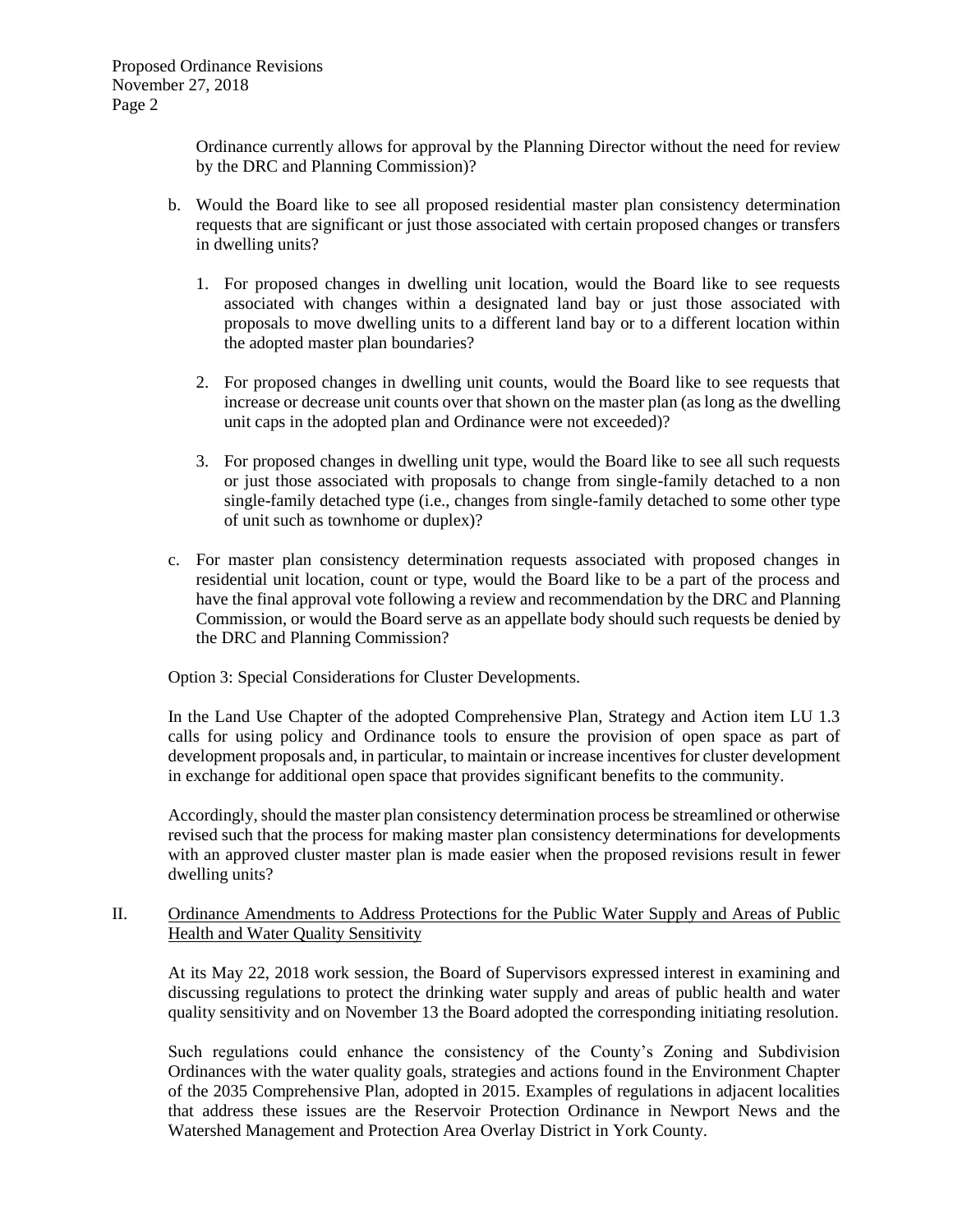#### *Summary*:

Currently, the Chesapeake Bay Preservation Ordinance regulates development within Resource Protection Areas (RPAs), defined as tidal wetlands, certain non-tidal wetlands and tidal shores, as well as a 100-foot buffer around those areas and along both sides of any water body with perennial flow. Additionally, the Virginia Stormwater Management Program Ordinance contains requirements for pollution prevention plans to be developed and implemented to minimize the discharge of pollutants into the water supply, including fuels, oils and other pollutants used in vehicle and equipment operation and maintenance.

#### *Options for Moving Forward*:

Option 1: Add a New Section in the Special Regulations Portion of the Zoning Ordinance.

Special Regulations represent a text amendment in the Ordinance. Special Regulations can be a useful tool when creating enhanced or additional requirements for particular uses (e.g., uses that sell, distribute or store petroleum-based products of a certain size). Special Regulations can also be a useful tool when the enhanced or additional requirements are needed within a certain distance of another use or feature (e.g., the regulations would be applicable for uses and features that are within a certain distance to a reservoir or public water supply).

Option 2: Create an Overlay District Within the Zoning Ordinance.

Overlay zoning is a regulatory tool that creates a special zoning district, placed over an existing base zone(s), which identifies special provisions in addition to those in the underlying base zone(s) (e.g., Airport Approach Overlay District). Unlike Special Regulations, which are text amendments, since overlay districts are a change in the zoning map, prior to initial adoption, and prior to any revision to the overlay area limits, all affected properties would need to be rezoned by the Board and as part of the public hearing process, all affected property owners would be notified of a potential change in the zoning of their property. Also unlike Special Regulations, an overlay district is property specific and those properties and those particular public water supplies where the enhanced standards are desired would need to be identified at the beginning of the process.

Option 3: Create a New Chapter of the County Code that Regulates the Use of and Development of Property Around Reservoirs/Public Water Supplies Within the County.

This option would establish a new County Code chapter that is not part of either the Zoning Ordinance or Subdivision Ordinance. Specifics and details, to include a method of implementation and enforcement, would need to be developed.

#### III. Other Upcoming and Needed Ordinance Amendments Due to General Assembly Actions

- a. On July 26, 2016, the Board adopted amendments to the Zoning Ordinance requiring DRC review of an enhanced conceptual plan prior to an applicant filing a full site plan. This past General Assembly session, an amendment to the State Code was passed which prohibits mandatory submission of a concept plan prior to an applicant filing a full site plan, so the 2016 Board amendment will effectively have to be undone. Staff has started the preliminary discussions with the Policy Committee and anticipates advertising this item for a public hearing with the Planning Commission in December.
- b. Also passed by the General Assembly are some procedural changes related to the Board of Zoning Appeals process. James City County will need to update its Zoning Ordinance to be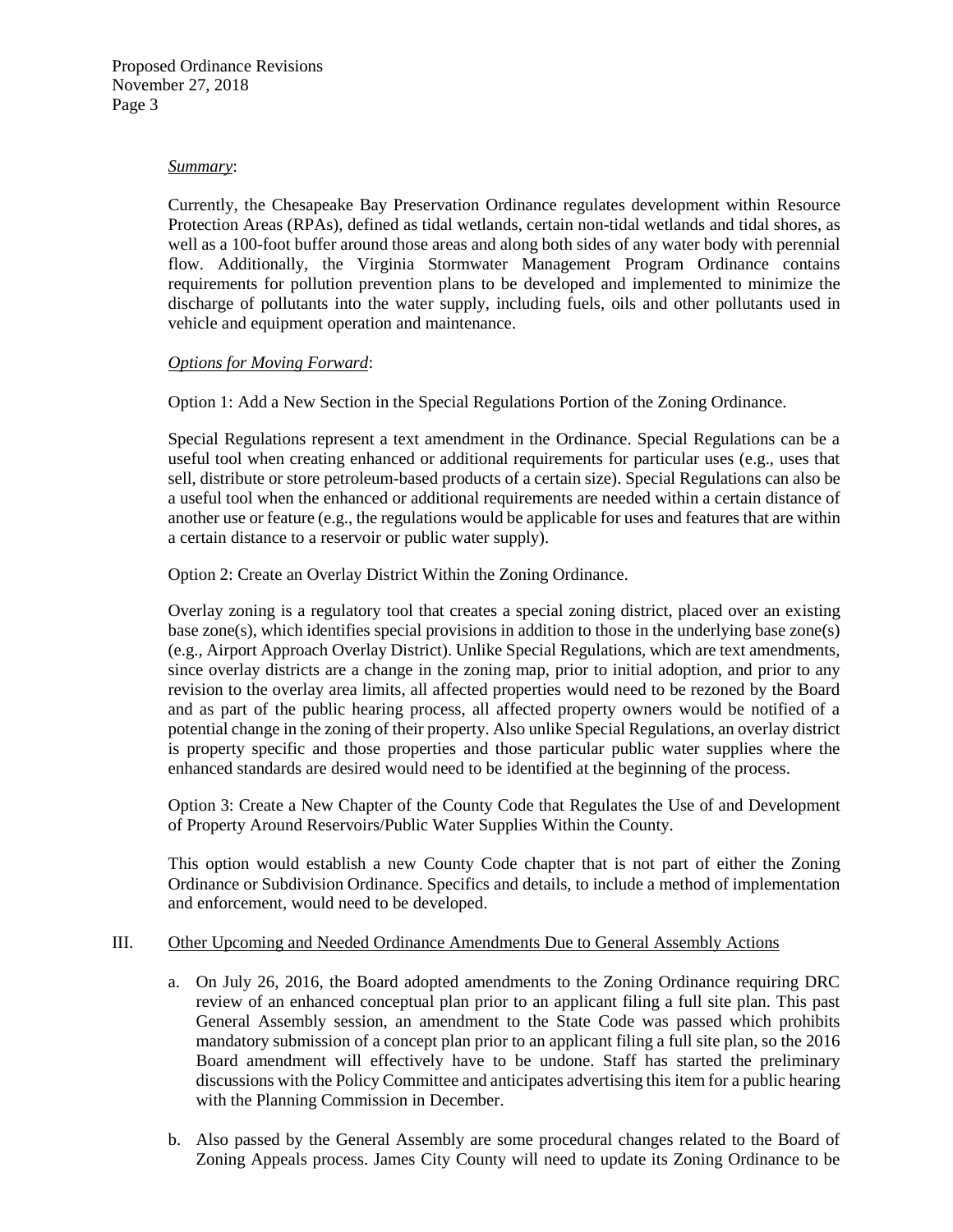consistent. Staff anticipates advertising this item for a public hearing with the Planning Commission in December.

- c. Also passed by the General Assembly are required changes to how a local Zoning Ordinance may treat applications for wireless communications facilities. The State Code, and further combined with recent Federal Communications Commission decisions regarding facilities intended to support the deployment of 5G technology, continue to effectively further remove local zoning authority. Again, James City County will need to update its Zoning Ordinance to be consistent with State and Federal requirements. Staff anticipates beginning discussions with the Policy Committee in the next few months.
- IV. Other Items of Interest or Requests from the Board of Supervisors

#### *Conclusion*:

The purpose of this work session item is to receive additional discussion and guidance from the Board on which of these options is preferable. After receiving initial input and consensus on a direction from the Board, staff and the Policy Committee will proceed with developing the draft Ordinances and policies.

#### HR/JH/PDH/md ProposedOrdRev-mem

#### Attachments:

- 1. Section 24-23 of the Zoning Ordinance
- 2. [James City County Virginia Stormwater Management Program Ordinance](https://library.municode.com/va/james_city_county/codes/code_of_ordinances?nodeId=CD_ORD_CH18ASTMA)
- 3. [James City County Chesapeake Bay Protection Ordinance](https://library.municode.com/va/james_city_county/codes/code_of_ordinances?nodeId=CD_ORD_CH23CHBAPR)
- 4. [York County Watershed Management and Protection Area Overlay District](https://www.yorkcounty.gov/DocumentCenter/View/2073/County-Code?bidId=#page=500) (see Section 24.1-376)
- 5. [Newport News Reservoir Protection Ordinance](https://library.municode.com/va/newport_news/codes/code_of_ordinances?nodeId=CD_ORD_CH42WASU_ARTVREPR)

#### Links to Previous Agenda Materials:

- 1. [Policy Committee meeting on July 12, 2018](https://jamescity.novusagenda.com/AgendaPublic/MeetingView.aspx?MeetingID=380&MinutesMeetingID=799&doctype=Agenda)
- 2. [Policy Committee meeting on August 9, 2018](https://jamescity.novusagenda.com/AgendaPublic/MeetingView.aspx?MeetingID=381&MinutesMeetingID=817&doctype=Agenda)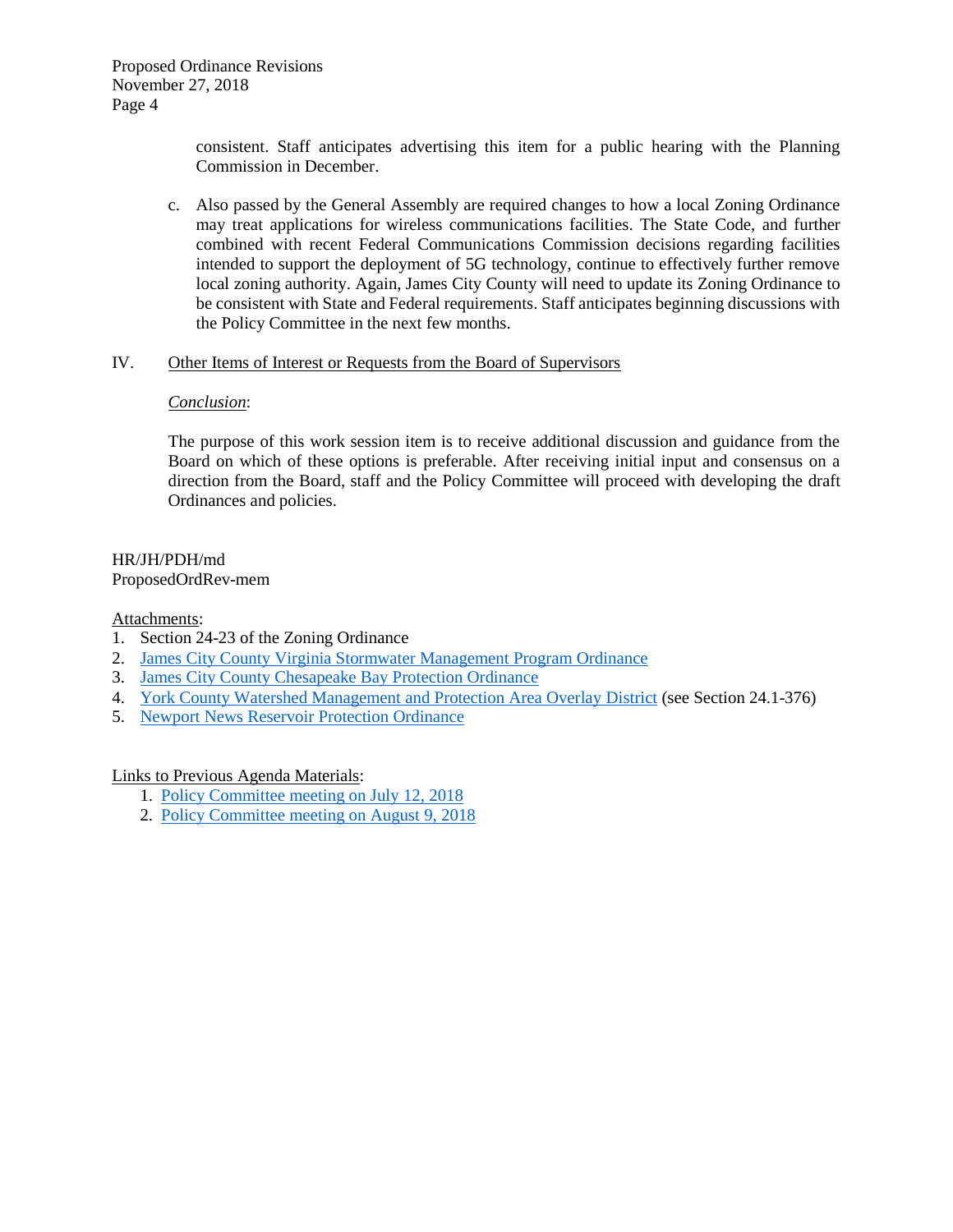Sec. 24-23. - Submittal requirements.

- (a) The following information shall be submitted with any request for an amendment of this chapter, as provided for in [section](https://library.municode.com/) 24-13, or for any building or use and addition or expansion thereto which requires a special use permit under this chapter, provided however, applications for family subdivisions, manufactured homes and temporary classroom trailers shall be exempt from the requirements of this section.
	- (1) The community impact statement shall describe the probable effects of the proposed development upon the community and at a minimum shall address the following topics regarding infrastructure and quality of life:
		- a. A traffic impact analysis for all projects that expect to generate 100 or more weekday peak hour trips to and from the site during the hours of operation and/or those projects with an entrance or exit onto a roadway with a level of service "D" or lower shall be required pursuant to the traffic impact analysis submittal requirement policy. Vehicular access points and drives shall be designed to encourage smooth traffic flow, with controlled turning movements and minimum hazards to vehicular and pedestrian traffic. Buildings, parking areas and drives shall be arranged in a manner that encourages pedestrian access and minimizes traffic movement. No more than one access point on each abutting public street shall be permitted unless specifically approved by the board of supervisors after reviewing the applicant's traffic impact analysis; and
		- b. A water and sewer impact study for all projects with an anticipated average daily flow greater than 15,500 gallons, and/or for proposed residential projects containing 50 lots or more. Water conservation information shall be submitted in accordance with water conservation guidelines policy; and
		- c. Environmental information shall be submitted in accordance with the environmental constraints analysis policy for legislative cases; and
		- d. An adequate public facilities report in accordance with board of supervisors policy to include sewer, water, schools, fire stations, libraries and other major locally-financed facilities. School information shall be prepared according to the adequate public school facilities test policy; and
		- e. Additional on-site and off-site public facilities or services which would be required as a result of the development; and
		- f. A phase IA archaeological study if the property is identified as being an ultra- or highly-sensitive area on the James City County archaeological assessment; and
		- g. A preliminary natural resource inventory if the property is identified as being in any B1, B2, or B3 areas, as defined by the Virginia Department of Conservation and Recreation's Natural Heritage Resources Program; and
		- h. A fiscal impact analysis, using the worksheet and assumptions provided by the planning division, when ' the proposal includes residential dwelling units. The analysis must estimate revenues to be generated versus the cost of public improvements to be financed by the county or the state using the fiscal impact model prepared by the county. If desired by the applicant supplemental studies may be prepared by an individual or firm qualified to conduct a fiscal impact study in a manner and form acceptable to the planning director; and
		- i. Parks and recreation information based on parks and recreation master plan proffer guidelines.
	- (2) The master plan shall depict and bind the approximate boundaries and general location of all principal land uses and their building square footage and height, roads, rights-of-way (with an indication of whether public or private), accesses, open spaces, public uses and other features to be located on the site for which approval is sought. The planning director may require other features, including general location and approximate boundaries of buildings, structures or parking areas, to be incorporated into the master plan where deemed necessary due to the size of the development, access to or location of public roads, distance from residential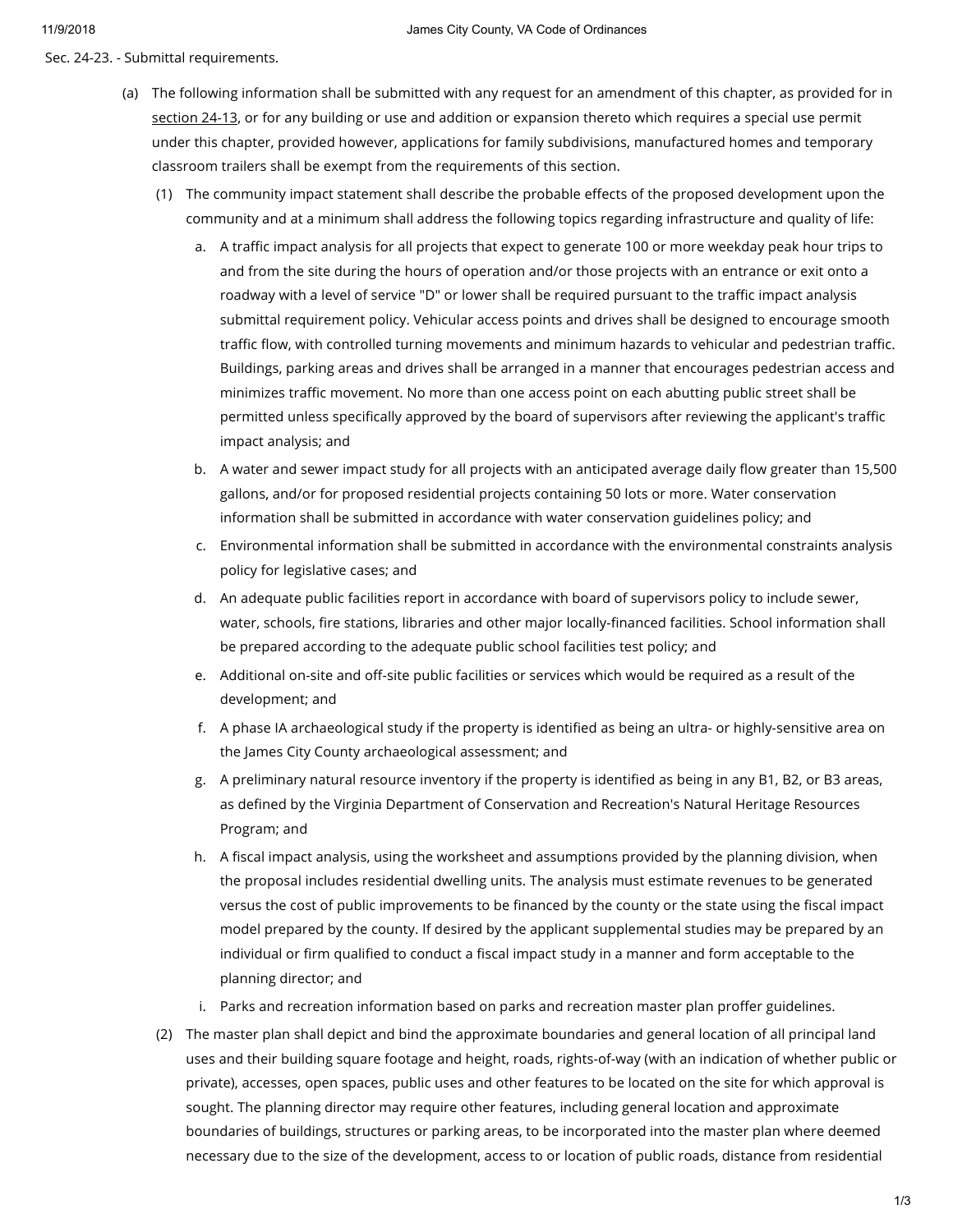#### 11/9/2018 James City County, VA Code of Ordinances

areas, presence of environmentally sensitive areas or availability of public utilities. The master plan shall be prepared by a licensed surveyor, engineer, architect, landscape architect or planner. A scale may be used so that the entire parcel can be shown on one piece of paper no larger than 30 inches by 48 inches. The master plan shall also include:

- a. An inset map at a scale of not less than one inch to one mile showing the property in relation to surrounding roads, subdivision or major landmarks;
- b. A north arrow, scale, the proposed use, approximate development phasing (if applicable);
- c. The location of existing property lines, watercourse or lakes, wooded areas and existing roads which are within or adjoining the property;
- d. If applicable, a table which shows for each section or area of different uses: the use; approximate development phasing, maximum number of dwelling units and density for residential areas, maximum square feet of floor space for commercial or industrial areas; and maximum acreage of each use;
- e. If applicable, schematic plans which shall indicate the phasing of development and master water, sewer and drainage plans; and
- f. If more than one type of land uses is proposed, each use shall be designated on the master plan as follows:

| <b>Type of Development</b>                                                   | <b>Area Designation</b>                                                                                                                                                                                                                                                                                                                                                          |
|------------------------------------------------------------------------------|----------------------------------------------------------------------------------------------------------------------------------------------------------------------------------------------------------------------------------------------------------------------------------------------------------------------------------------------------------------------------------|
| Single family                                                                | A                                                                                                                                                                                                                                                                                                                                                                                |
| Multi-family dwellings containing up to and including<br>four dwelling units | $\mathsf B$                                                                                                                                                                                                                                                                                                                                                                      |
| Multi-family dwellings containing more than four<br>dwelling units           | $\mathsf{C}$                                                                                                                                                                                                                                                                                                                                                                     |
| Apartments                                                                   | D                                                                                                                                                                                                                                                                                                                                                                                |
| Commercial uses                                                              | E                                                                                                                                                                                                                                                                                                                                                                                |
| Wholesale and warehouse uses                                                 | F                                                                                                                                                                                                                                                                                                                                                                                |
| Office uses                                                                  | G                                                                                                                                                                                                                                                                                                                                                                                |
| Light industrial uses                                                        | H                                                                                                                                                                                                                                                                                                                                                                                |
| Institutional or public uses                                                 | $\begin{array}{c} \rule{0pt}{2.5ex} \rule{0pt}{2.5ex} \rule{0pt}{2.5ex} \rule{0pt}{2.5ex} \rule{0pt}{2.5ex} \rule{0pt}{2.5ex} \rule{0pt}{2.5ex} \rule{0pt}{2.5ex} \rule{0pt}{2.5ex} \rule{0pt}{2.5ex} \rule{0pt}{2.5ex} \rule{0pt}{2.5ex} \rule{0pt}{2.5ex} \rule{0pt}{2.5ex} \rule{0pt}{2.5ex} \rule{0pt}{2.5ex} \rule{0pt}{2.5ex} \rule{0pt}{2.5ex} \rule{0pt}{2.5ex} \rule{0$ |
| Areas of common open space, with<br>recreation areas noted                   | J                                                                                                                                                                                                                                                                                                                                                                                |
| Structures containing a mixture of uses                                      | $M^*$                                                                                                                                                                                                                                                                                                                                                                            |
| Other structures, facilities or amenities                                    | $\boldsymbol{\mathsf{X}}$                                                                                                                                                                                                                                                                                                                                                        |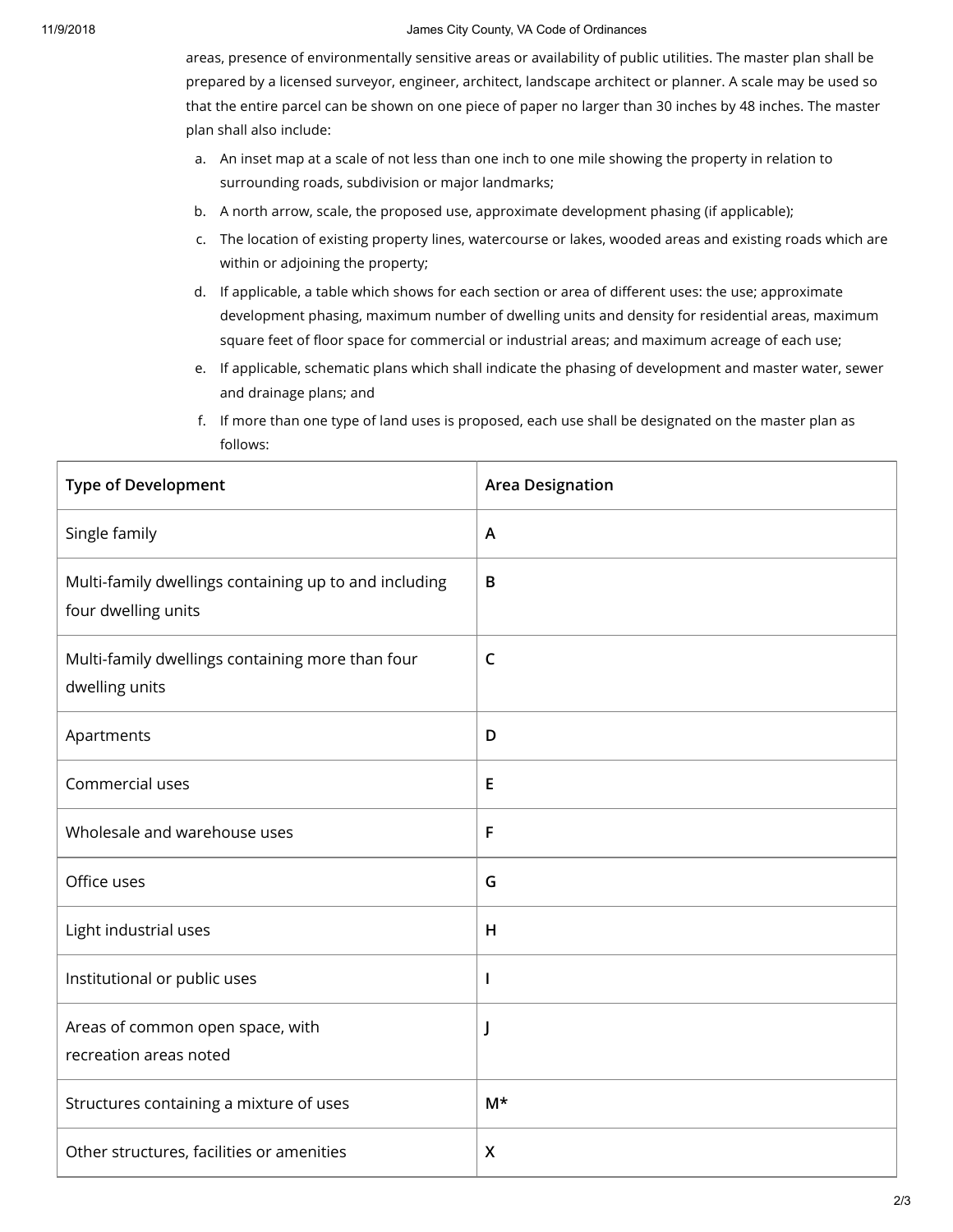**\*** Areas of a master plan designated M (structures containing a mixture of uses) shall indicate in parentheses, following the M designation, the appropriate letter designations of the types of uses contained within the structure (e.g. M (CG)) in the order of their proportion in the mixed use structure.

A total of 12 copies of the master plan should be submitted along with an application for rezoning or a special use permit; if necessary, additional copies of the master plan may be required for submittal. The master plan shall be reviewed and approved and thereafter become binding upon approval of a rezoning or a special use permit by the board of supervisors. Thereafter, all amendments to the master plan shall be in accordance with [section](https://library.municode.com/) 24-13 of this chapter. Final development plans may be approved after approval of a master plan by the board of supervisors. All final development plans shall be consistent with the master plan, but may deviate from the master plan if the planning director concludes that the development plan does not:

- 1. Significantly affect the general location or classification of housing units or buildings as shown on the master plan;
- 2. Significantly alter the distribution of recreation or open space areas on the master plan;
- 3. Significantly affect the road layout as shown on the master plan;
- 4. Significantly alter the character of land uses or other features or conflict with any building conditions placed on the corresponding legislatively-approved case associated with the master plan.

If the planning director determines that a proposed change would deviate from the approved master plan, the amendment shall be submitted and approved in accordance with [section](https://library.municode.com/) 24-13. In the event the planning director disapproves the amendment, the applicant may appeal the decision of the planning director to the development review committee which shall forward a recommendation to the planning commission. For additional information regarding master plan submittal requirements refer to the submittal sections for the following zoning districts: R-4, Residential Planned Community; RT, Research and Technology; PUD, Planned Unit Development; MU, Mixed Use; EO, Economic Opportunity; and Residential Cluster Development Overlay District.

- (3) Any other submittal requirement which may be required by this chapter.
- (4) An application and fee in accordance with [section](https://library.municode.com/) 24-7 of this chapter.
- (b) Supplemental information should be submitted in accordance with the "Supplemental Submittal Requirements for Special Use Permits and Rezonings" policy as adopted by the board of supervisors and any additional policies as deemed necessary by the planning director.
- (c) In addition to the paper copies of all documents required by this chapter, all information and plans required under (a)(1), (a)(2) or (a)(3) shall be submitted in an electronic format in accordance with the "Electronic Submittal Requirements for Legislative Applications" policy, as approved by the planning commission.
- (d) Unless otherwise required by this chapter, upon written request by the applicant, the planning director may waive any requirement under (a)(1) or (a)(2) above after finding that such information would not be germane to the application.

(Ord. No. 31A-201, 12-1-99; Ord. No. 31A-266, 6-12-12; Ord. No. 31A-281, 12-11-12; Ord. No. [31A-297](https://library.municode.com/), 6-9-15; Ord. No. [31A-341](https://library.municode.com/), 8-14-18)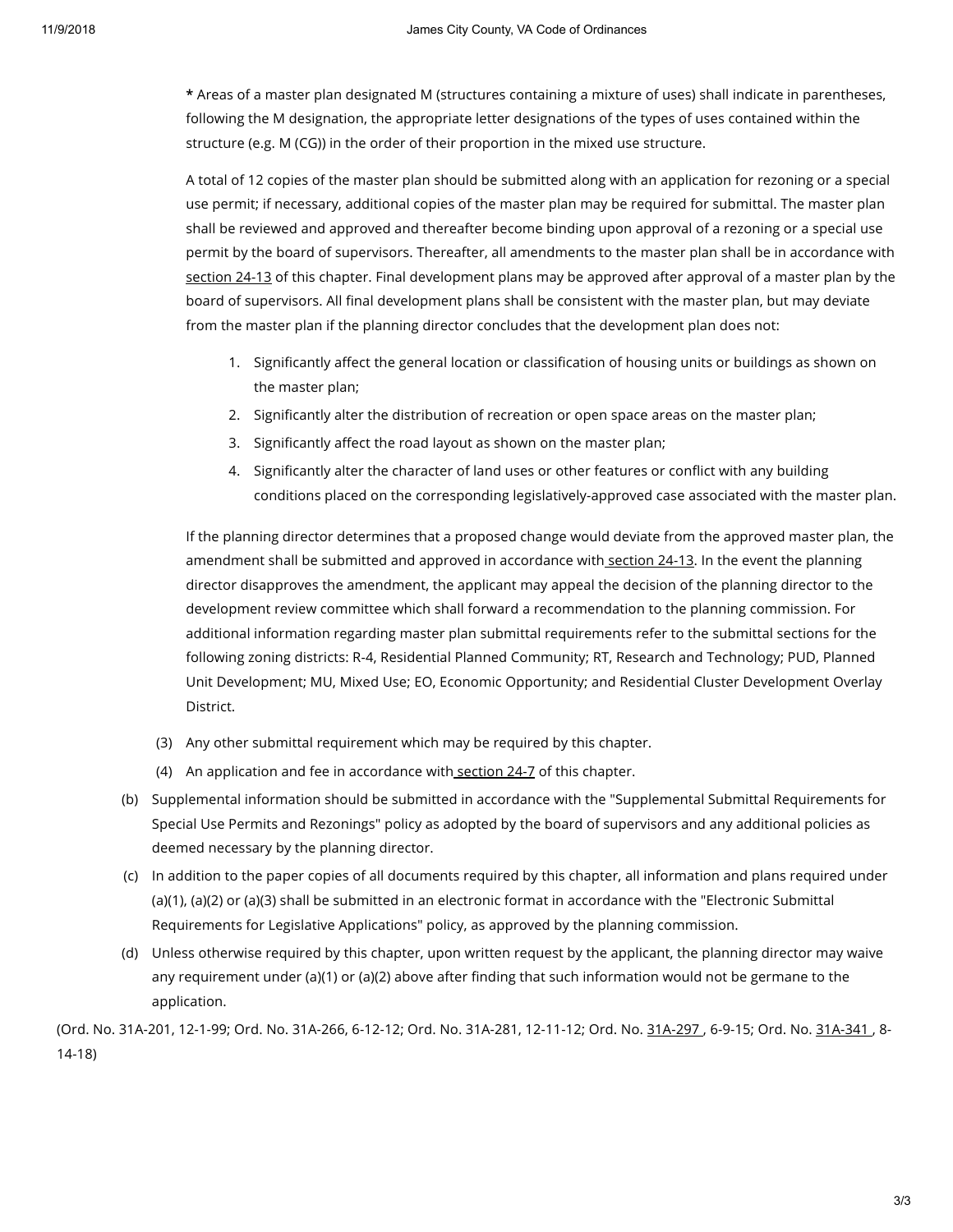#### **ITEM SUMMARY**

| DATE:                | 11/27/2018                                |
|----------------------|-------------------------------------------|
| TO:                  | The Board of Supervisors                  |
| $FROM+$              | Grace Boone, Director of General Services |
| SUBJECT <sup>.</sup> | Recycling Update                          |

#### **ATTACHMENTS:**

|                        | Description  |                 |          | Type         |                        |
|------------------------|--------------|-----------------|----------|--------------|------------------------|
| D                      | Presentation |                 |          | Presentation |                        |
| <b>REVIEWERS:</b>      |              |                 |          |              |                        |
| Department             |              | Reviewer        | Action   |              | Date                   |
| <b>Board Secretary</b> |              | Fellows, Teresa | Approved |              | $11/19/2018 - 1:24$ PM |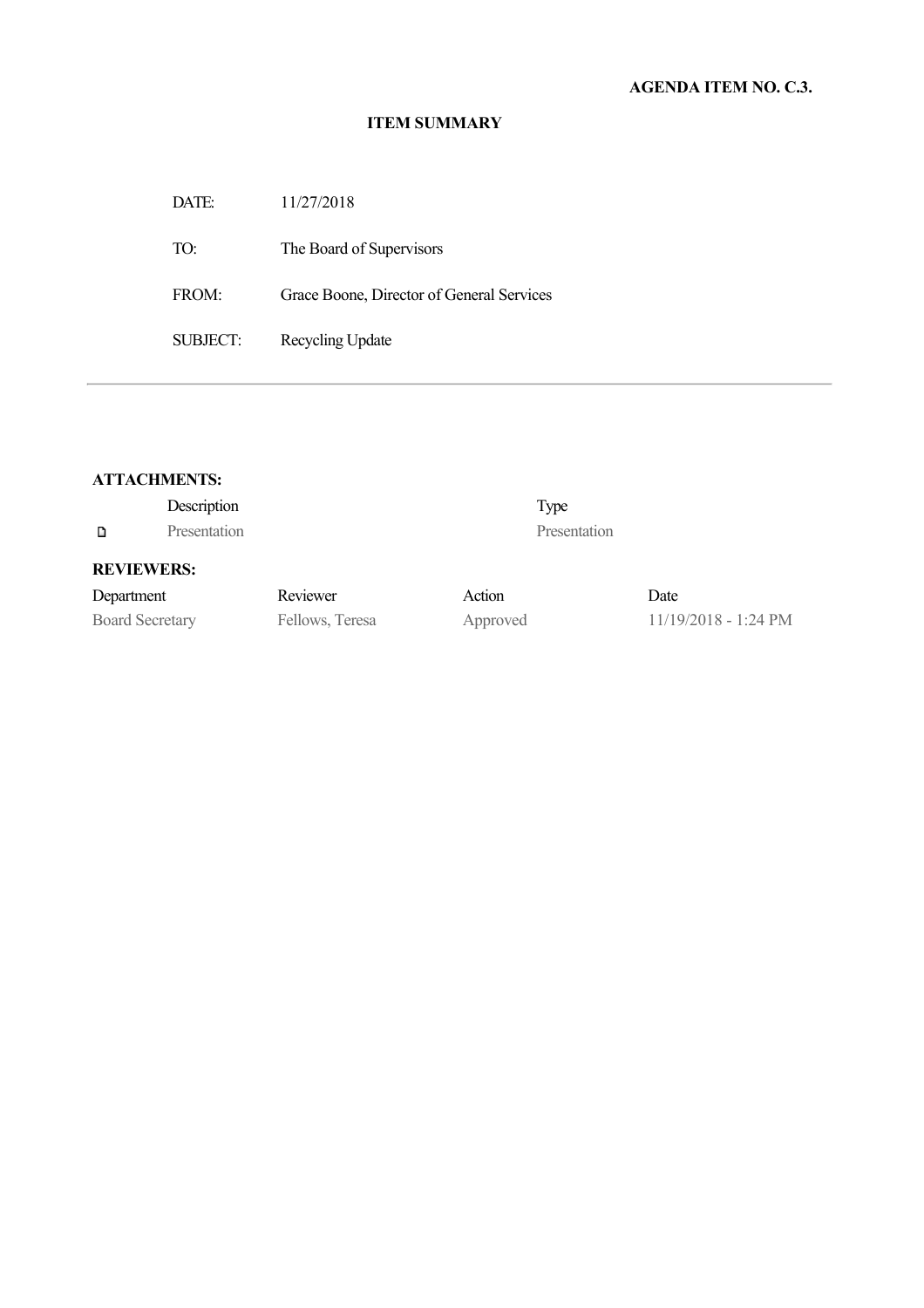

# **Curbside Recycling**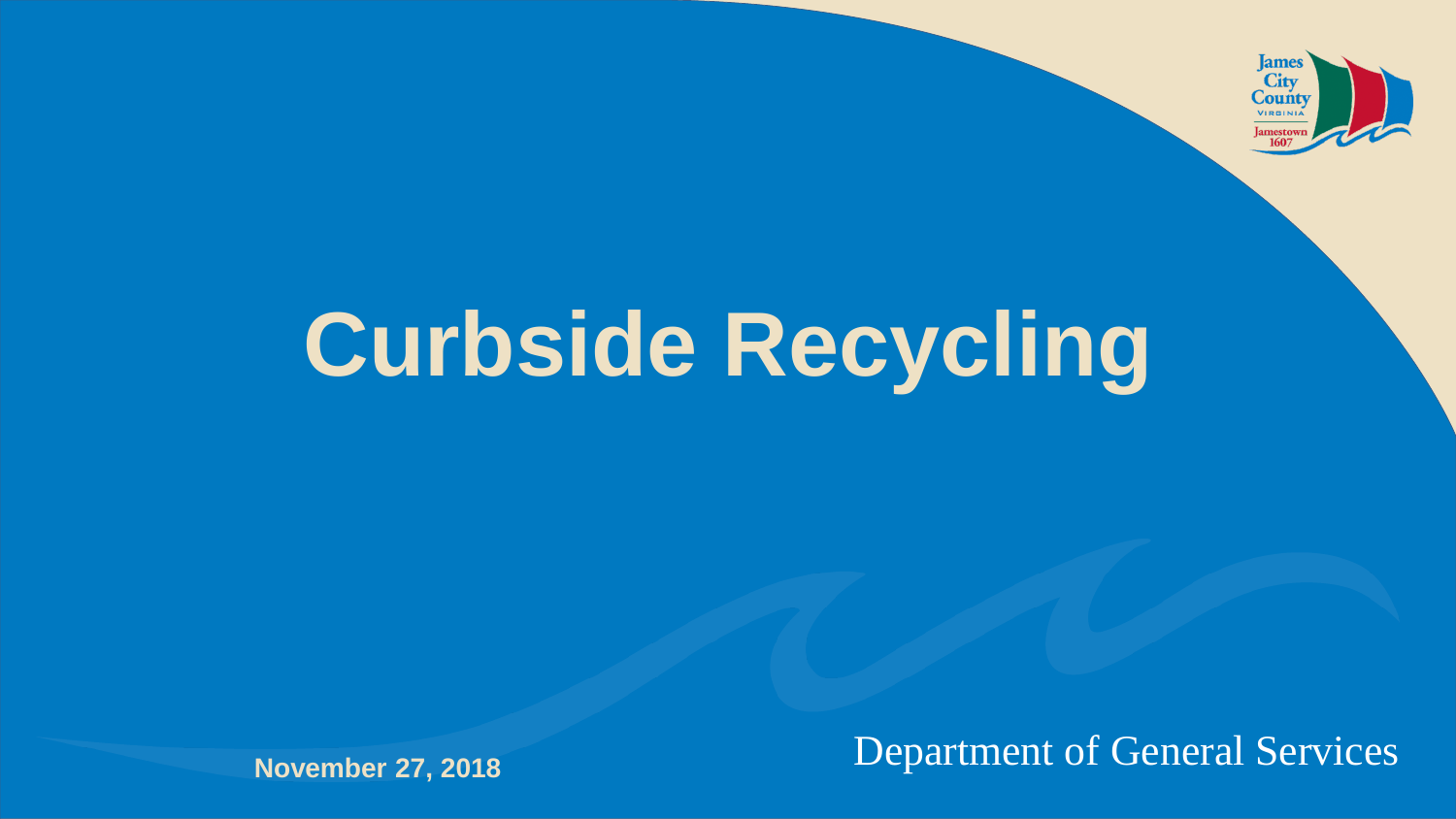## **Current Program**



- Regional Contract including James City County, Poquoson, Williamsburg & York County expires June 30, 2019
- Current JCC FY19 budget \$535,767 based on \$1.58/per household/per month
- China's ban/restrictions on the import of recycled materials has had a significant impact on the United States and beyond
- Significant cost increase anticipated to the FY20 budget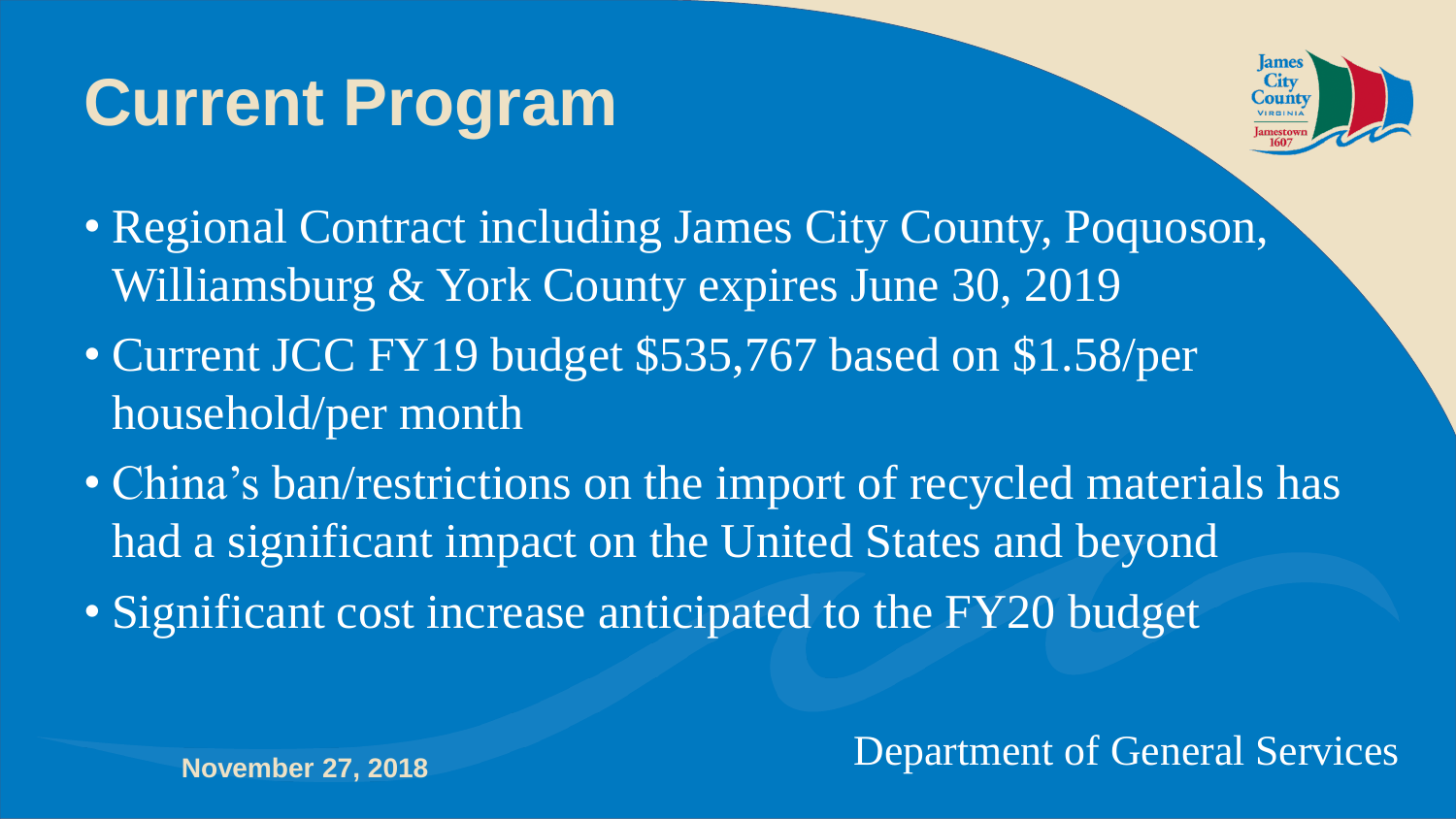### **Acceptable Curbside Materials**



- PLASTIC BOTTLES, JUGS & FOOD CONTAINERS
- CARDBOARD & MIXED PAPER
- RIGID PLASTICS
- METAL CANS
- GLASS BOTTLES AND JARS







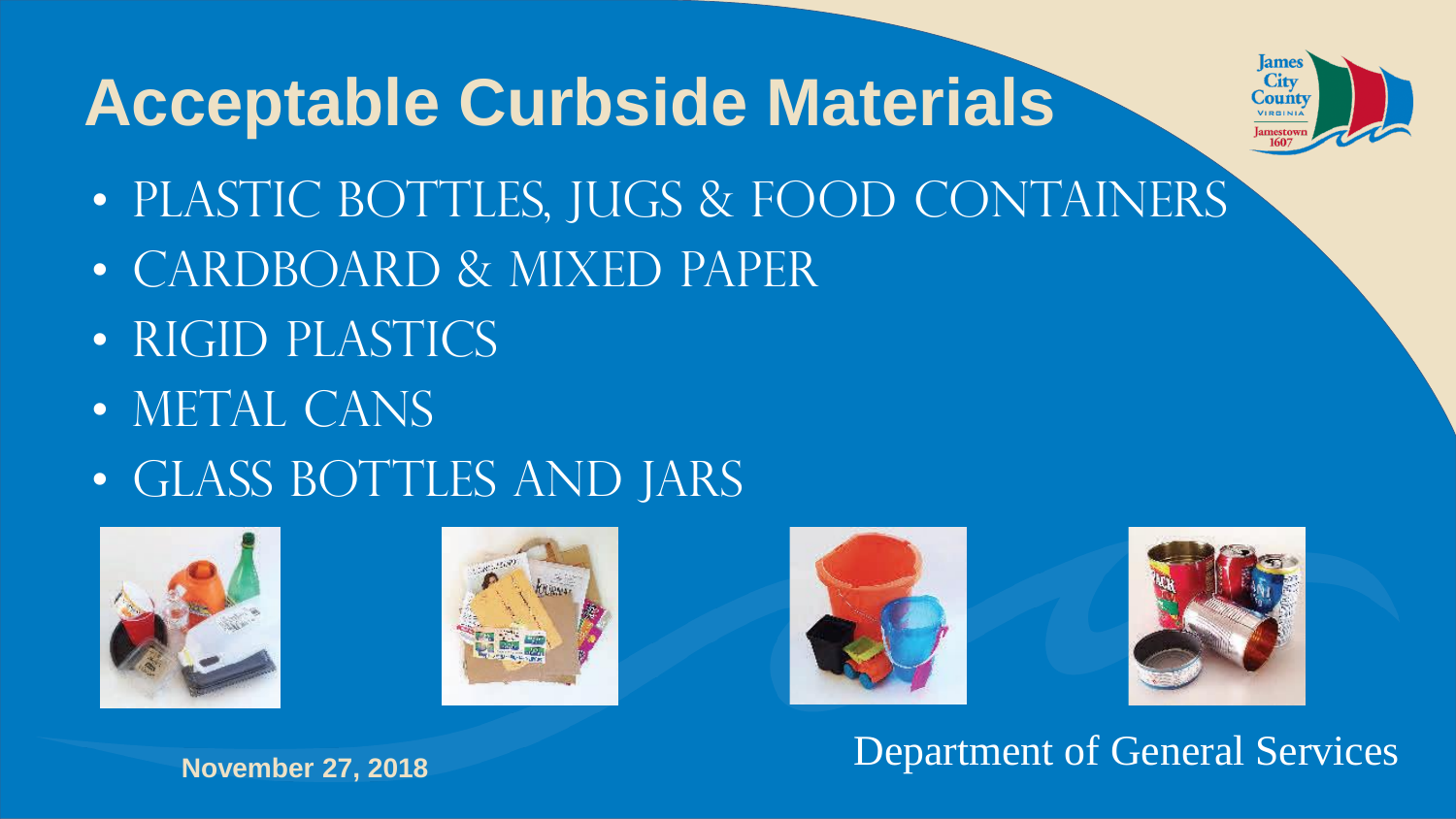## **Program Options**



- James City County to cover increase through the general fund
- Hybrid Program Sharing the cost with citizens
- Suspend Program while staff explores additional recycling service options and waste minimization strategies

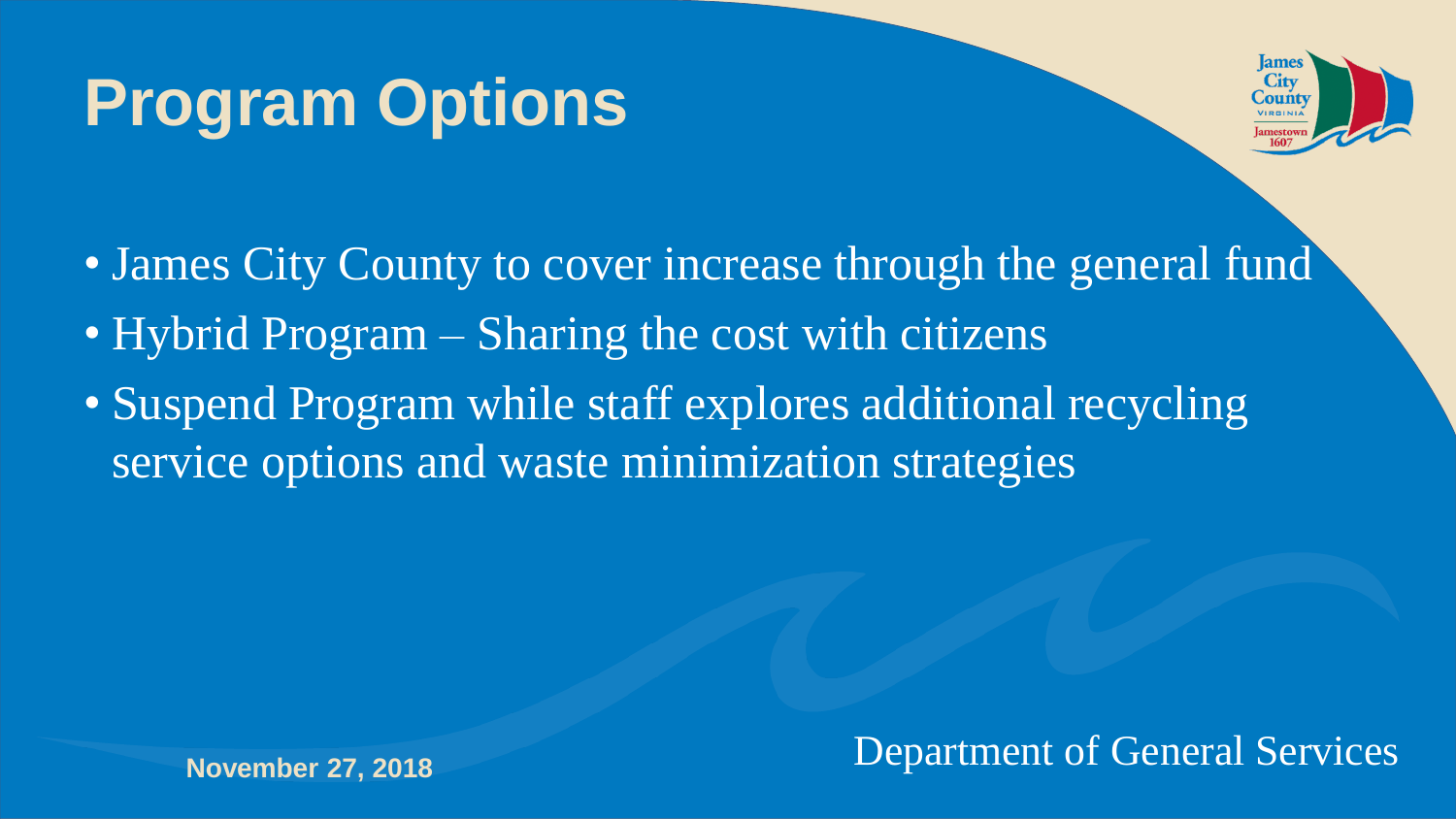

## **Questions?**